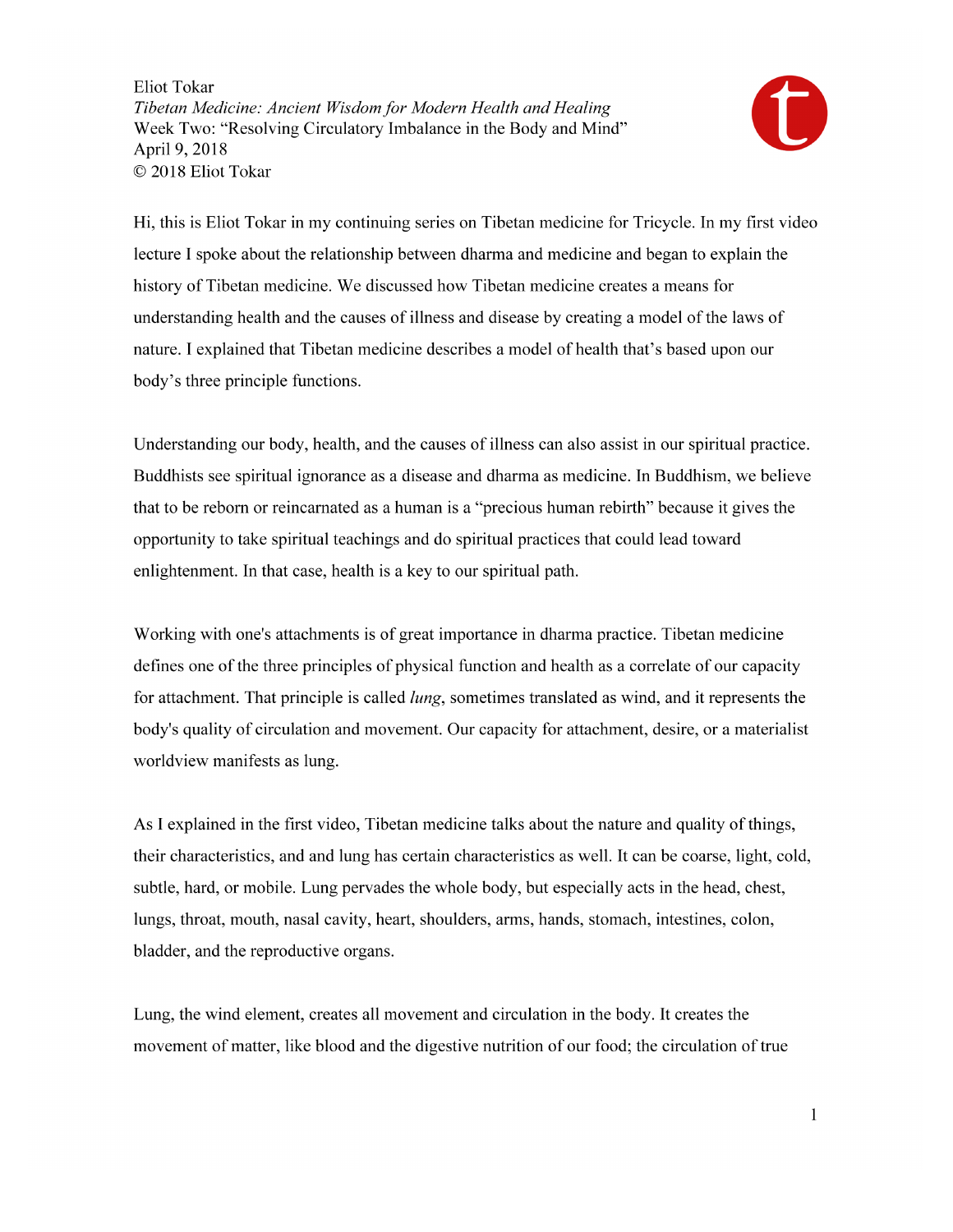

energy, that is the nervous system and brain functions; and the movement of things thought to be insubstantial in the modern context, such as thoughts moving in the mind or circulation within the subtle bodies. It moves through the systems of channels and meridians, which in Tibetan are called *tsa*, and in Sanskrit *nadi*, and the junction points, which in Tibetan are called *khorlo* and in Sanskrit *chakra*.

Lung gives rise to and regulates the circulation of blood, nerve impulses, thoughts in our mind, and of food through the digestive tract. Disturbances in lung can result in many types of illness. These include psychosomatic illnesses, for example what biomedicists call irritable bowel syndrome or inclusion body myositis [an inflammatory muscle disease]; circulatory or heart diseases like high blood pressure; or behavioral or mental illnesses like anxiety and depression. Disturbances in lung can also result in illnesses related to elimination of waste, such as certain types of menstrual problems or constipation. A disturbance in lung can also cause disorders in the nervous system or insomnia.

Lung is particularly important because it is closely linked to the functioning of our mind and consciousness. In fact, it's the basis for the interdependence of body and mind. There are five subcategories of lung, each one residing in a specific part of the body and underlying specific physiological functions. Because the circulatory principle pervades the entire body, there's a resulting interaction between the mind and lung; that interaction is the basis for the interdependence of the mind and body. Physiologically*,* the movement principle (lung), affects the mind, which in turn also affects circulation in our body. Simply put, lung is the principle by which mental stress has specific physiological effects leading to physical or mental illness. It is why particular behaviors, environments, or dietary habits—like lack of sleep, erratic lifestyle, excessive exposure to cold temperatures, or the overconsumption of stimulants such as sugar or coffee—exacerbate the effects of stress.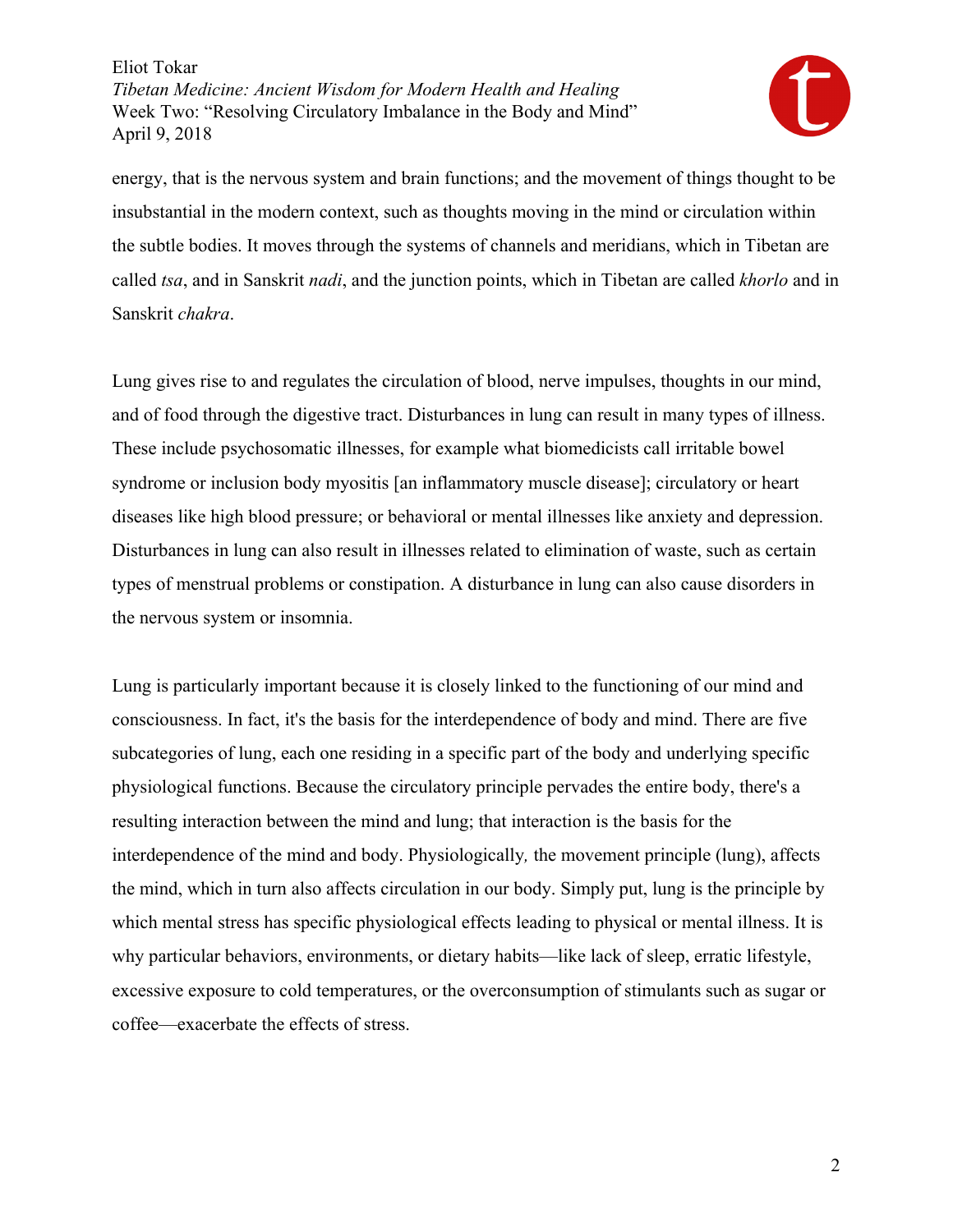

Stress is an important topic, of course. We can say honestly that it's a favorite modern pastime. But what is it? We all know that stress is the basis of a growing number of social and healthcare problems in the modern world, but it's unique because it's caused by a very *individualized* reaction of our mind—and, as a result, our body—to a given situation. It could be best understood by studying the twelve stages of dependent arising, which would have to be a subject for a different video.

Our reaction to a given circumstance is related to our own attachments, sense of perception, expectations, and cultural assumptions. Susceptibility to stress or trauma in a given situation varies from one individual to another. Let's take an extreme example that we can all agree is a stressful situation: war. Despite the fact that this is a very stressful situation, people have very different reactions even to war. Some people can leave a war in reasonable shape; they can resume their lives even if they have bad memories. Many people experience different levels of PTSD, post-traumatic stress disorder. Some people find their lives shattered.

So, we can also understand that more minor situations—the loss of a job or a relationship, not getting what we think we should have, getting what we think we can't accept, whether they are big things or very small things—can be extremely stressful, mildly stressful, or not stressful at all for different people. Now, why is this problem of stress so pronounced nowadays? Well, modern life is based on increasing forms of materialism, consumerism, and individualism. Even our social media that everyone is engaged in and people are so thrilled with is understood to also result in varieties of social isolation because people are relating to their device rather than to other people. They're living in a very narrowly focused world rather than in a social world.

There are mental health disorders that can result from stress that we're all familiar with, such as depression, anxiety, and insomnia. There are also physical problems that result from stress—for example, many digestive problems such as irritable bowel syndrome, ulcers, circulatory problems like heart disease, and nervous system problems. Problems can be acute, meaning one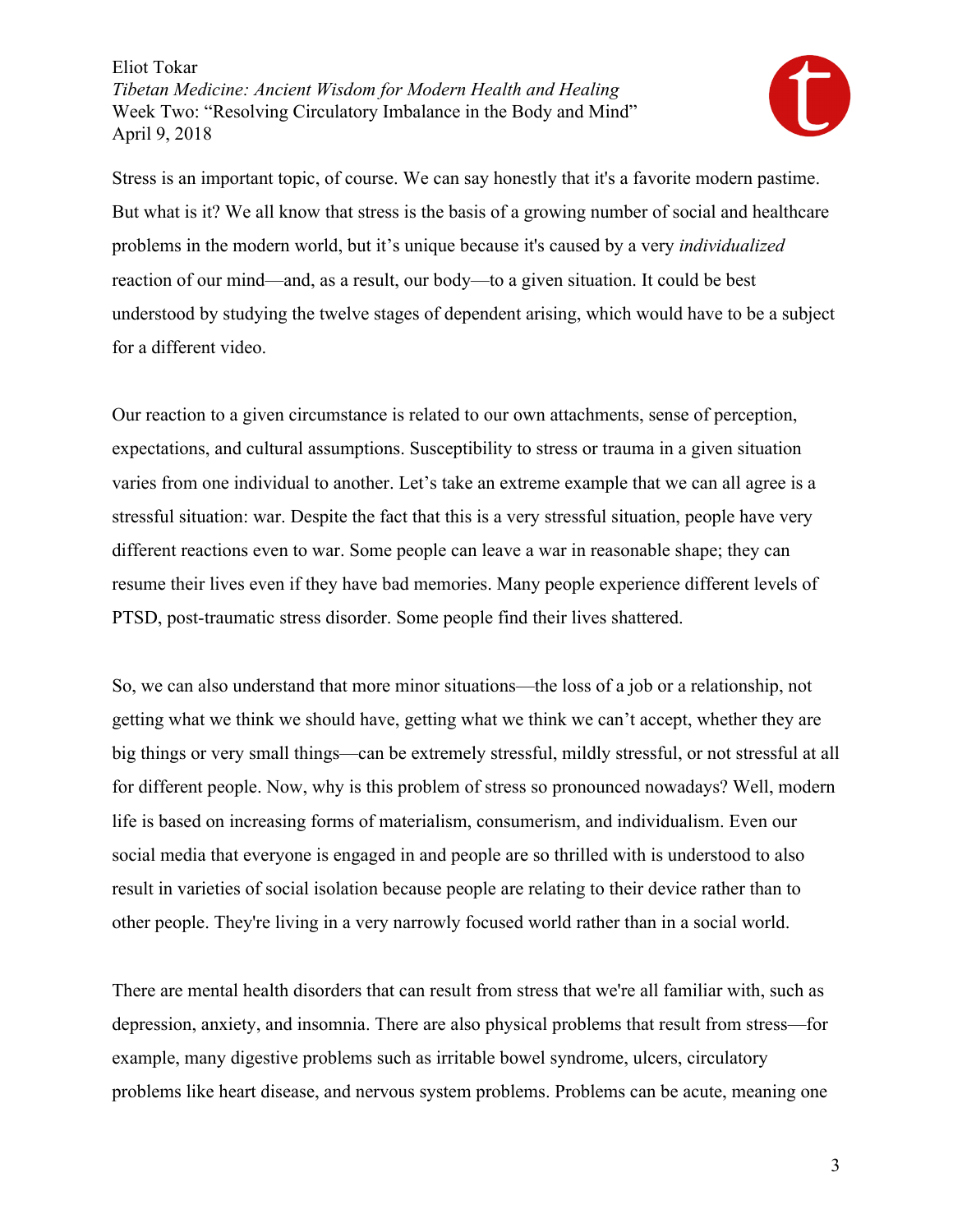

has an immediate reaction to a stressful situation, or chronic, developing over a long period of time as a result of stress.

Herein lies an important principle of Tibetan medicine, which is self-care—the idea of creating balance in our bodies with our lifestyle. There are certain changes we can make in our behavior to alleviate problems related to lung. One is to avoid getting cold. I mentioned that one of the qualities of lung, the circulatory principle, is that it's cool, so one should avoid getting cold and getting chilled inside. It's very important to have regular habits when it comes to things like diet, sleep, and using the toilet.

People must attend to their sleep; it's important to have the proper amount. One should adapt regular and sufficient sleep habits and take naps if needed, even though that can be very hard nowadays. Also, one should avoid social isolation if at all possible. Keeping the body warm and protected from the cold and wind is beneficial for maintaining balance of lung or dealing with a lung disease. People should have regular meal times. It doesn't have to be exactly on the dot, but try to eat at particular times of the day. The average reasonable number of meals is about three to five meals a day.

Exercises with an emphasis on breathing and creating good circulation are very important. Exercise that builds strength is worthwhile and important, but equally worthwhile, especially in regard to lung or the circulation of the body, is building flexibility and endurance. Exercises like yoga, tai chi, and even walking are good for this; any kind of exercise that promotes good breathing and circulation is beneficial.

We should engage in some kind of social life as best as we can with our family, our friends, and our community. And then of course there is great benefit in mediation and giving time to spiritual studies and practice.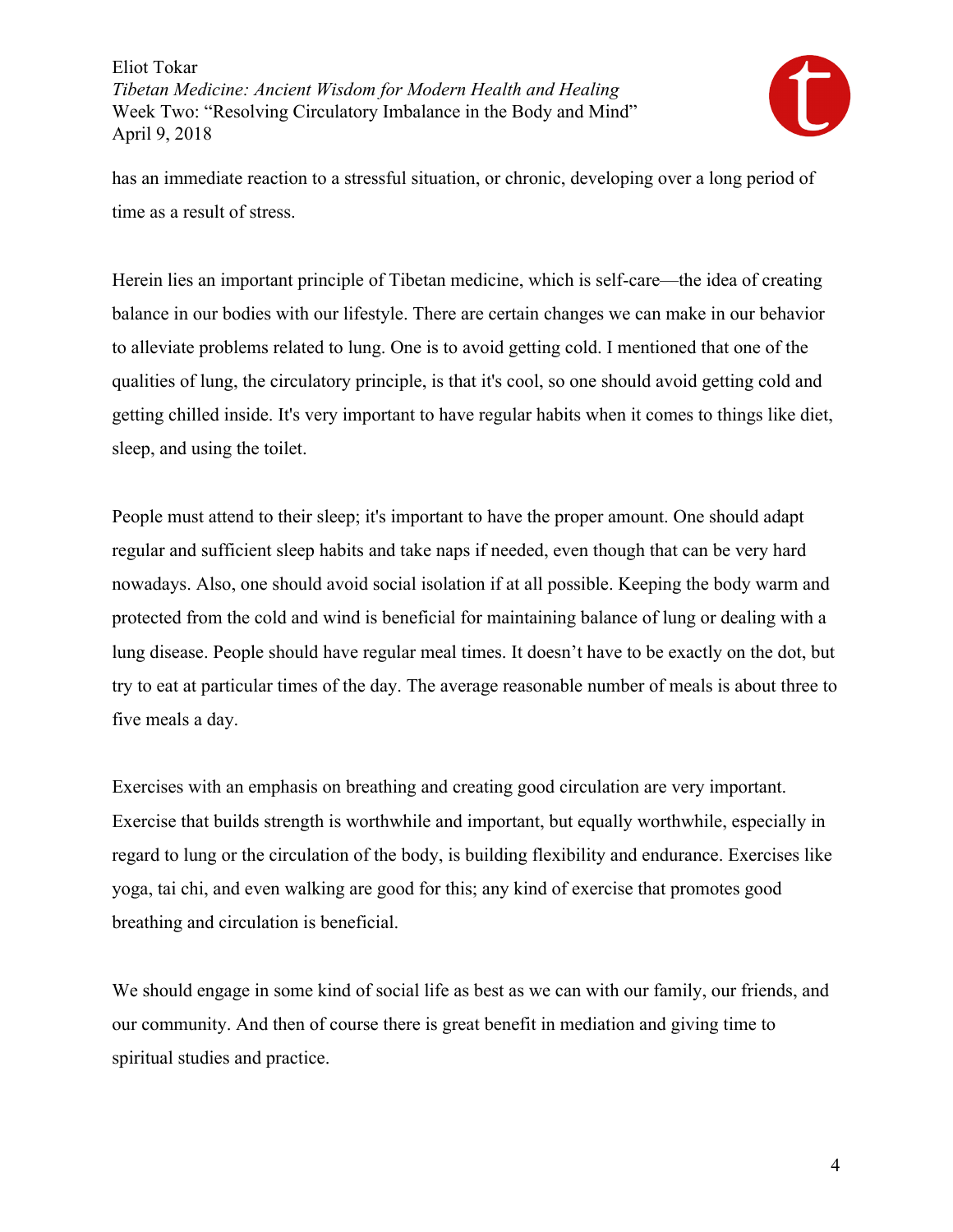

Regarding diet, one should avoid eating overly stimulating foods such as sugar or caffeinated drinks like coffee or tea, especially in excess, to avoid imbalances in the circulatory principle. Although it's somewhat of an individualized issue, it's also good to avoid foods that are hard for us to digest. There are certain foods that harm digestion, for example foods that are burned in cooking or processing. One should not eat a diet that mostly consists of light foods such as salads or raw foods exclusively; such foods are not recommended in the case of [restoring a] lung imbalance. We can also add certain foods to our diet. For example, add foods that are *moderately* sweet (we're not talking about something like sugar). We could eat more foods that have a moderate sour, bitter, or hot taste, and we should eat ingredients that are relatively heavy and nutritious while easy to digest.

One should cook most of their food to be hot or warm. For meat eaters, the diet will involve various forms of animal protein. For vegetarians, it's important to eat a very balanced, nutritious, and especially *varied* diet, without limiting the diet to just one, two, or three foods. One should eat a sufficient amount of whole grains, enough protein in the form of beans or legumes, as well as a variety of vegetables. One could eat specific foods that are heavy, nutritious, or warming, like oatmeal or avocado, and one could use spices like nutmeg, clove, asafetida, or garlic. Tibetan medicine also thinks that, in certain cases, moderate use of alcoholic beverages can be used by those who tolerate them well. For physical therapy, massage is often used in cases of lung imbalance, especially with oil and sometimes combined with herbs.

My teacher Dr. Trogawa Rinpoche also taught a simple meditation focusing on the sky that is especially effective in situations where one experiences something like anxiety or depression. We start off sitting straight on a cushion on the floor or in a chair. Next, it's important to breathe properly, which means breathing from the lower chakra in the diaphragm, not simply from the lungs.Take a deep breath first from here [points near diaphragm], and then upward, upstairs, here [points to upper chest, just below the throat].